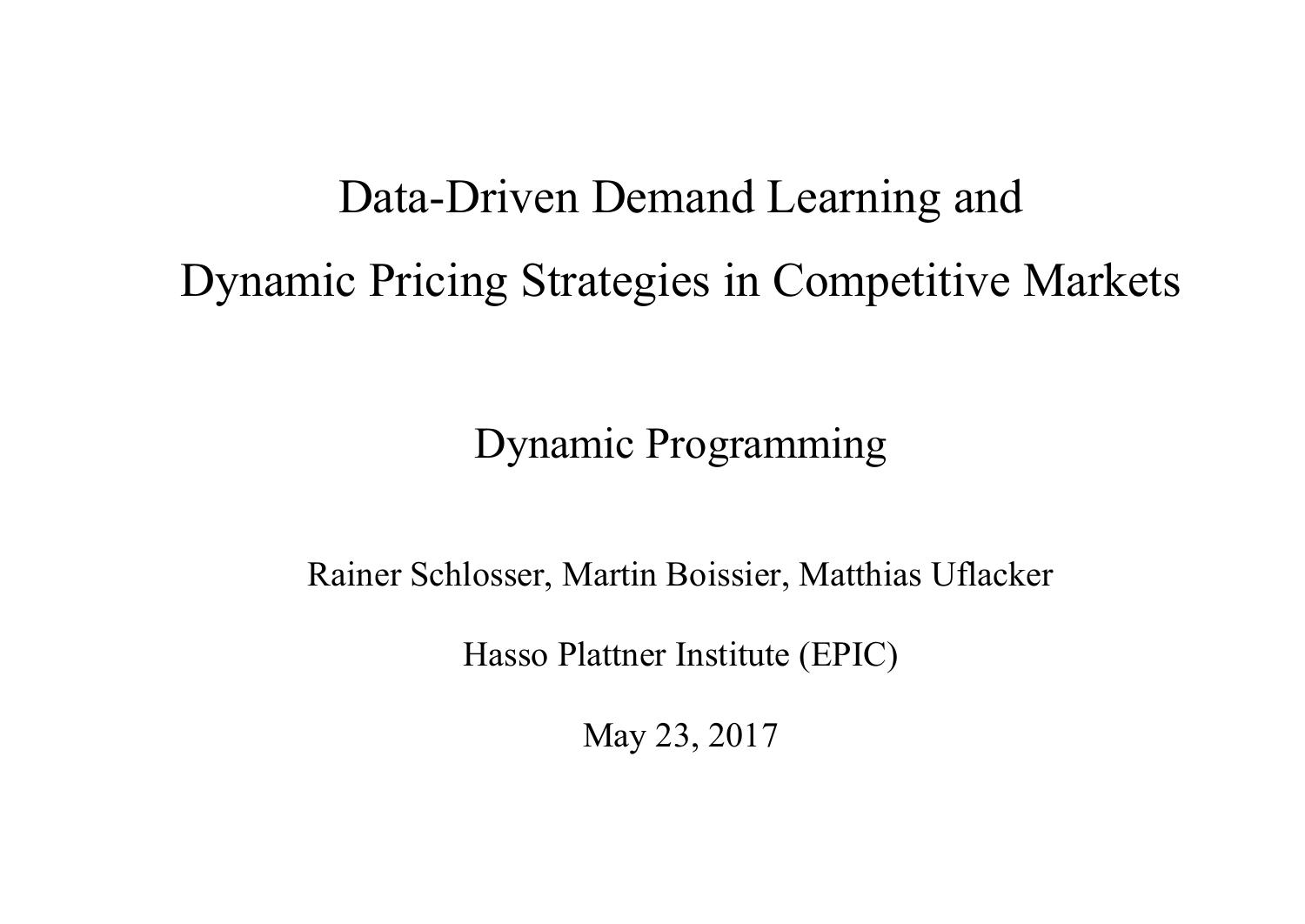#### Outline

1

• Questions/Support: Data-Driven Pricing (Exercise)

• Goals of Today's Meeting: Solution of the Duopoly Game

Learn about Dynamic Programming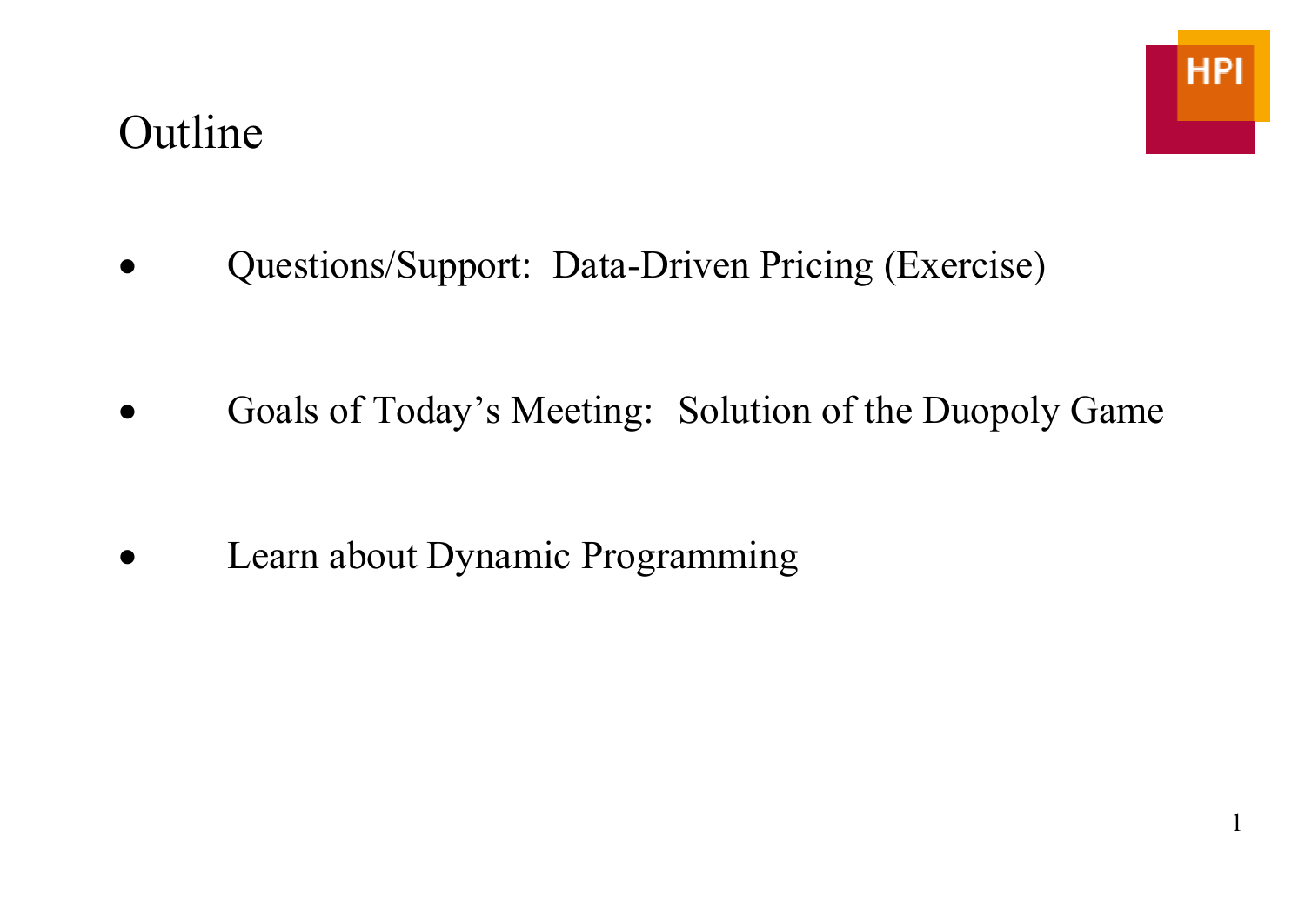# Mandatory Exercise – Combine all Components

(1) **Create** random market situations with multiple sellers

Choose randomized prices for our firm (exploration phase)

- (2) Choose a specific Buying Behavior, e.g., Approach II (with 0.6, 0.3, 0.1) **Simulate** our firm's sales for all market situations
- (3) **Estimate** sales probabilities, e.g., Logit model or Poisson via least squares Use different combinations of explanatory variables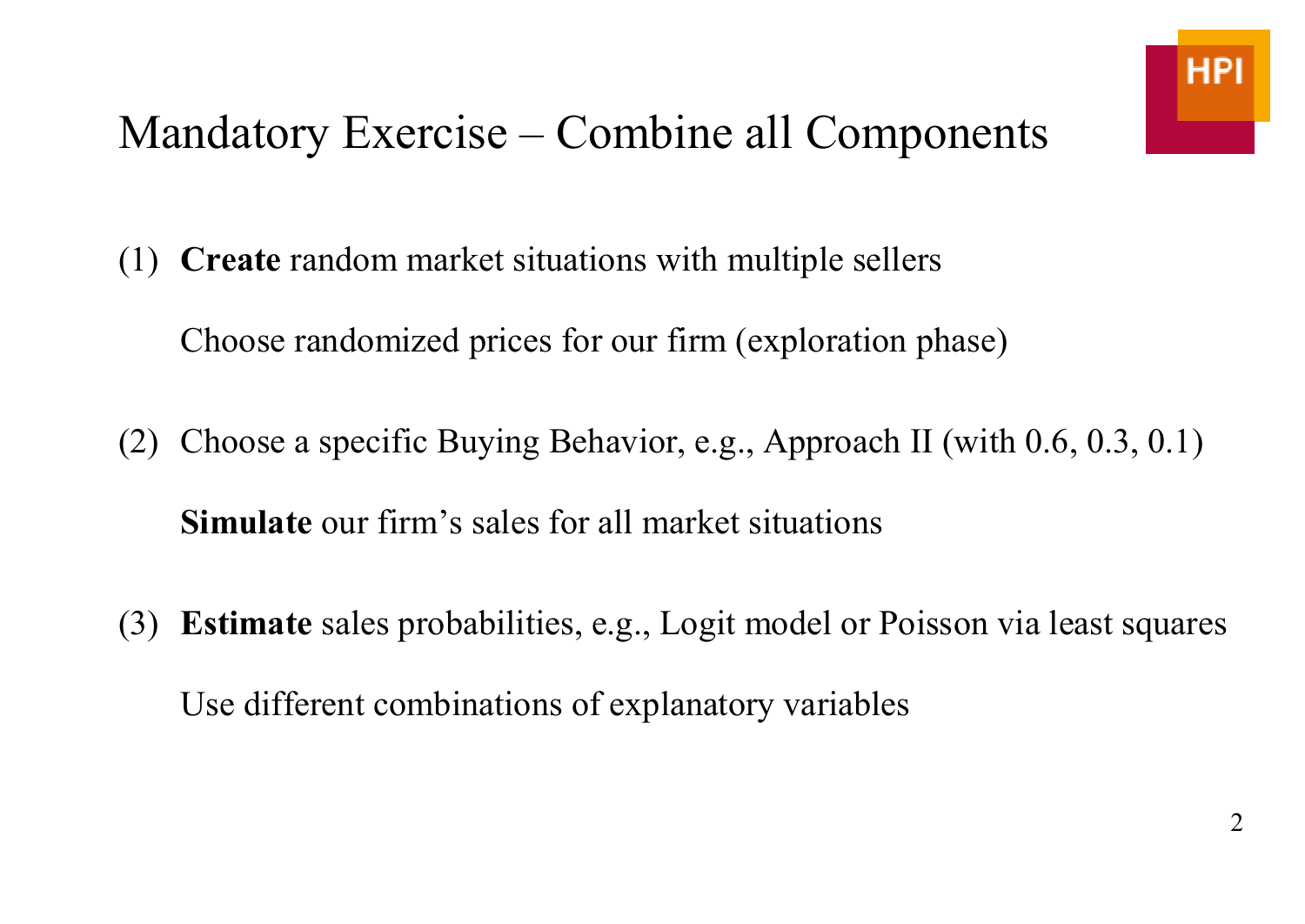# Mandatory Exercise – Combine all Components

(4) **Measure** the goodness of fit of your models, i.e.,

Compare original and estimated sales probabilities

- (5) **Create** new random market situations with multiple sellers Evaluate your estimated sales probabilities for potential offer prices Compute prices that maximize expected short-term profits
- (6) **Simulate** sales for all new market situations and your optimized prices Compare realized profit for rule-based strategies & the optimized prices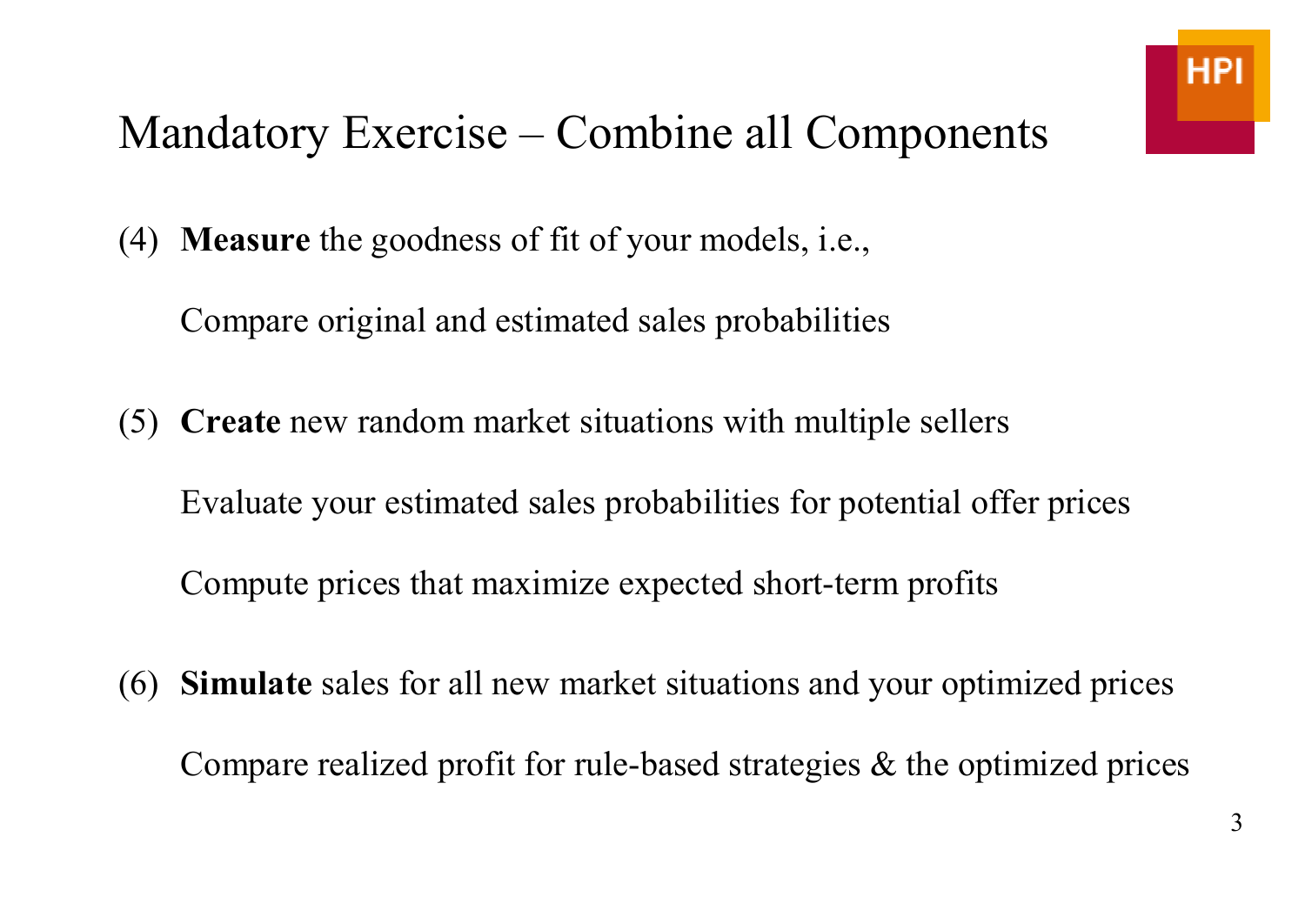#### Goals for Today

- We want to solve the duopoly example
- We have a dynamic optimization problem
- What are dynamic optimization problems?
- How to apply dynamic programming techniques?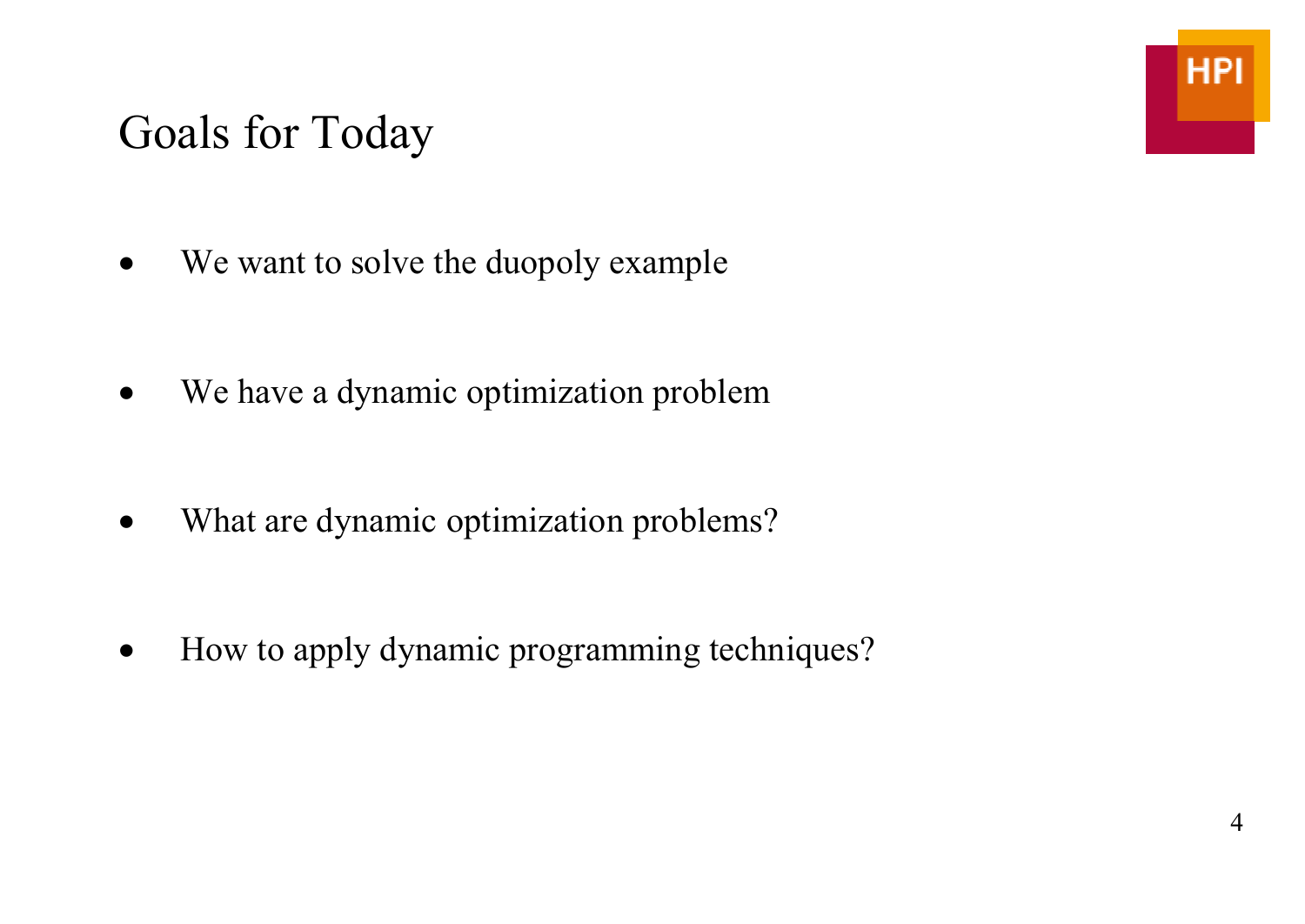# What are Dynamic Optimization Problems?

- How to control a dynamic system over time?
- Instead of a single decision we have a sequence of decisions
- The system evolves over time according to a certain dynamic
- The decisions are supposed to be chosen such that a certain objective/quantity/criteria is optimized
- Find the right balance between short and long term effects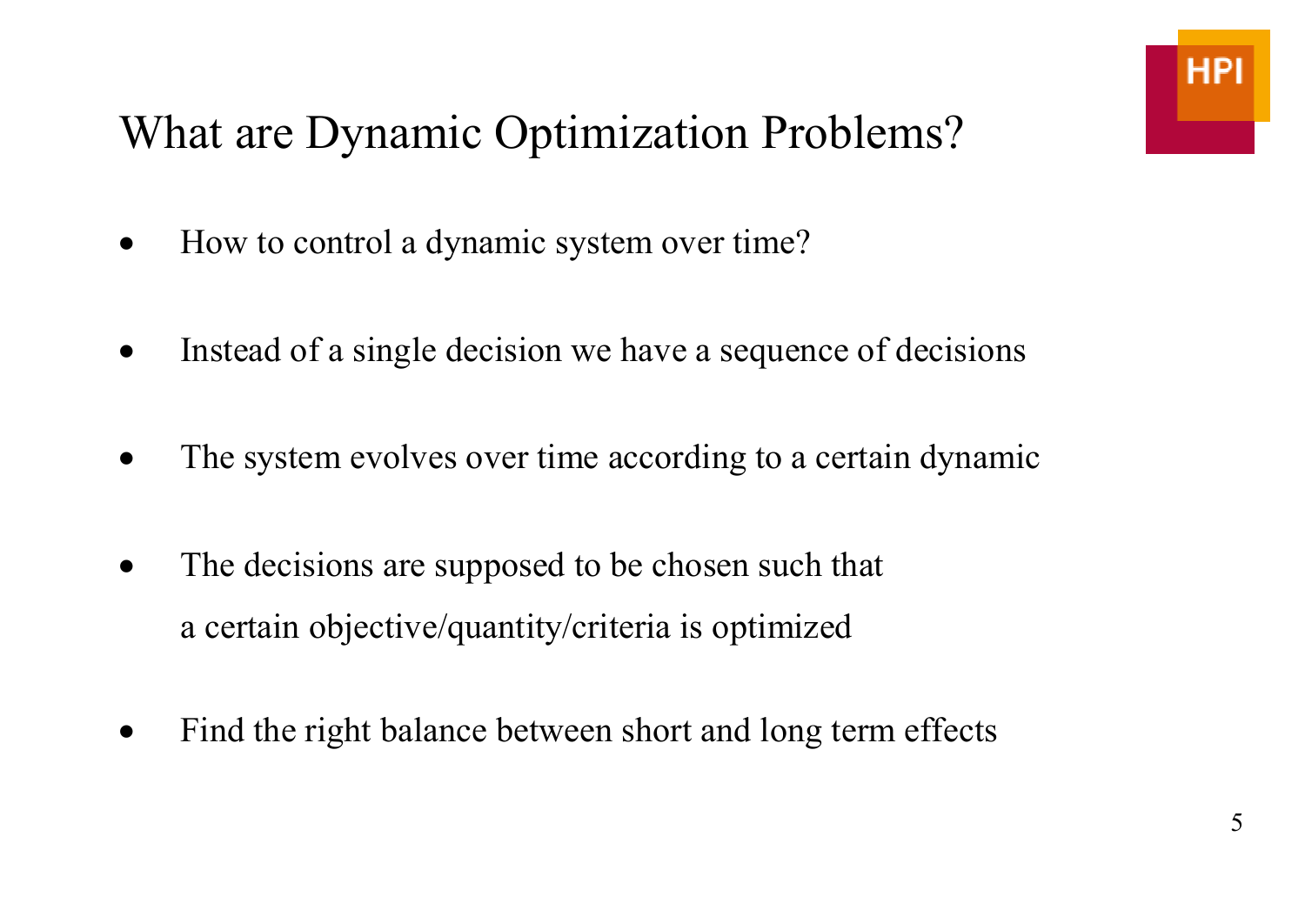# Examples Please!

- Inventory Replenishment Goal/Objective
- 
- Drinking at a Party Actions
- 
- 
- 
- 

Examples Task: Describe & Classify

- 
- **Provide Reservoir Dam** State of the System
	-
- Exam Preparation Dynamic of the System
	- **Brand Advertising Revenues/Costs**
- Used Cars Finite/Infinite Horizon
- Eating Cake Stochastic Components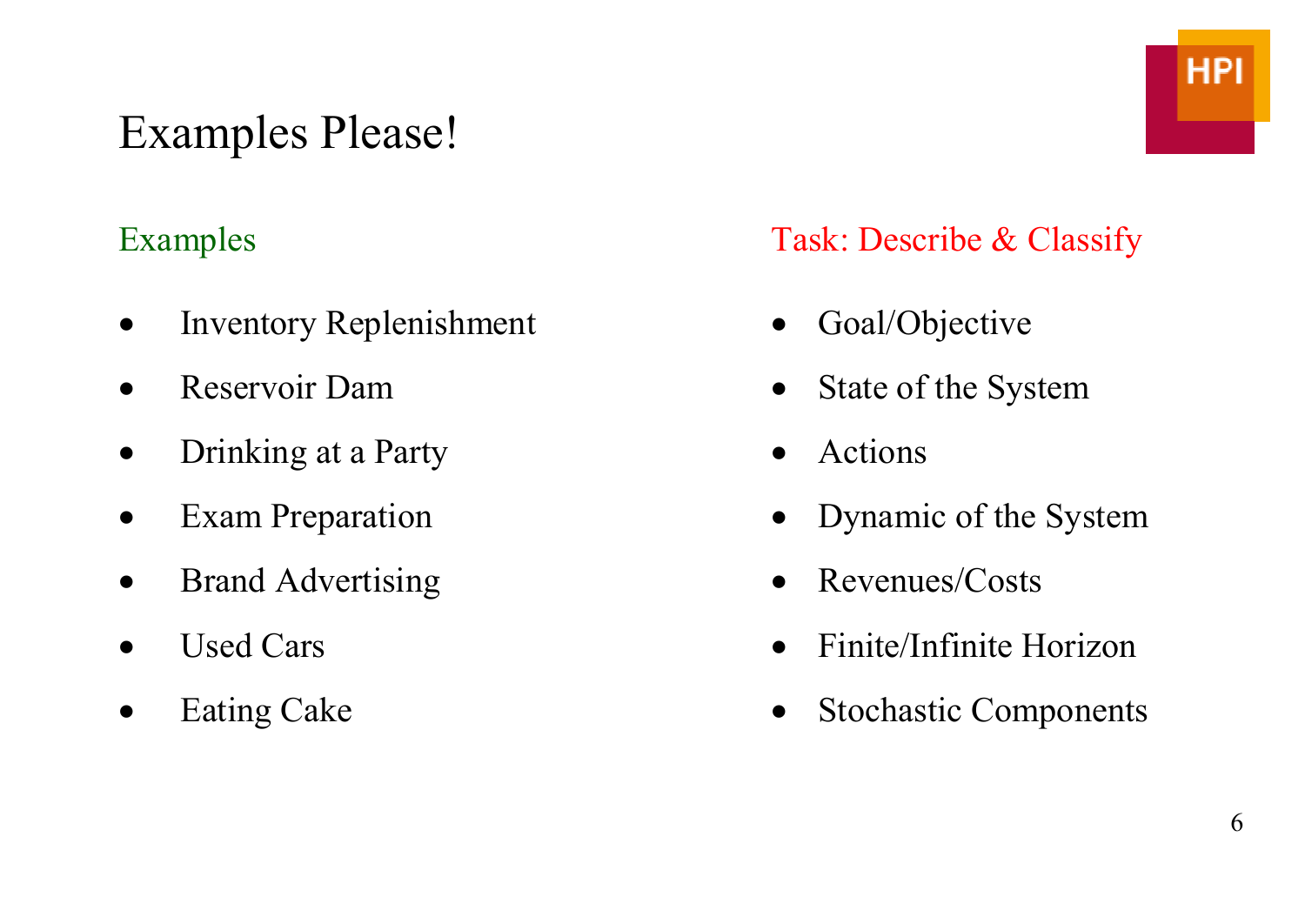# Classification

| <b>Example</b>                             | Objective     | <b>State</b> | <b>Action</b>   | <b>Dynamic</b>                | <b>Payments</b>                                |
|--------------------------------------------|---------------|--------------|-----------------|-------------------------------|------------------------------------------------|
| Inventory Mgmt.                            | min costs     | $\#items$    | #order          | entry-sales                   | order/holding                                  |
| Reservoir Dam                              | provide power | #water       |                 | #production rain-outflow none |                                                |
| Drinking at Party* max fun                 |               | $\%$         | $# \text{beer}$ | impact-rehab fun/money        |                                                |
| Exam Preparation* max mark/effort #learned |               |              | #learn          | learn-forget effort, mark     |                                                |
| Advertising                                | max profits   | image        | #advertise      | effect-forget campaigns       |                                                |
| <b>Used Cars</b>                           | min costs     | age          |                 |                               | replace( $y/n$ ) aging/faults buy/repair costs |
| Eating Cake*                               | max utility   | $\%$ cake    | $\#$ eat        | outflow                       | utility                                        |
| * Finite horizon                           |               |              |                 |                               |                                                |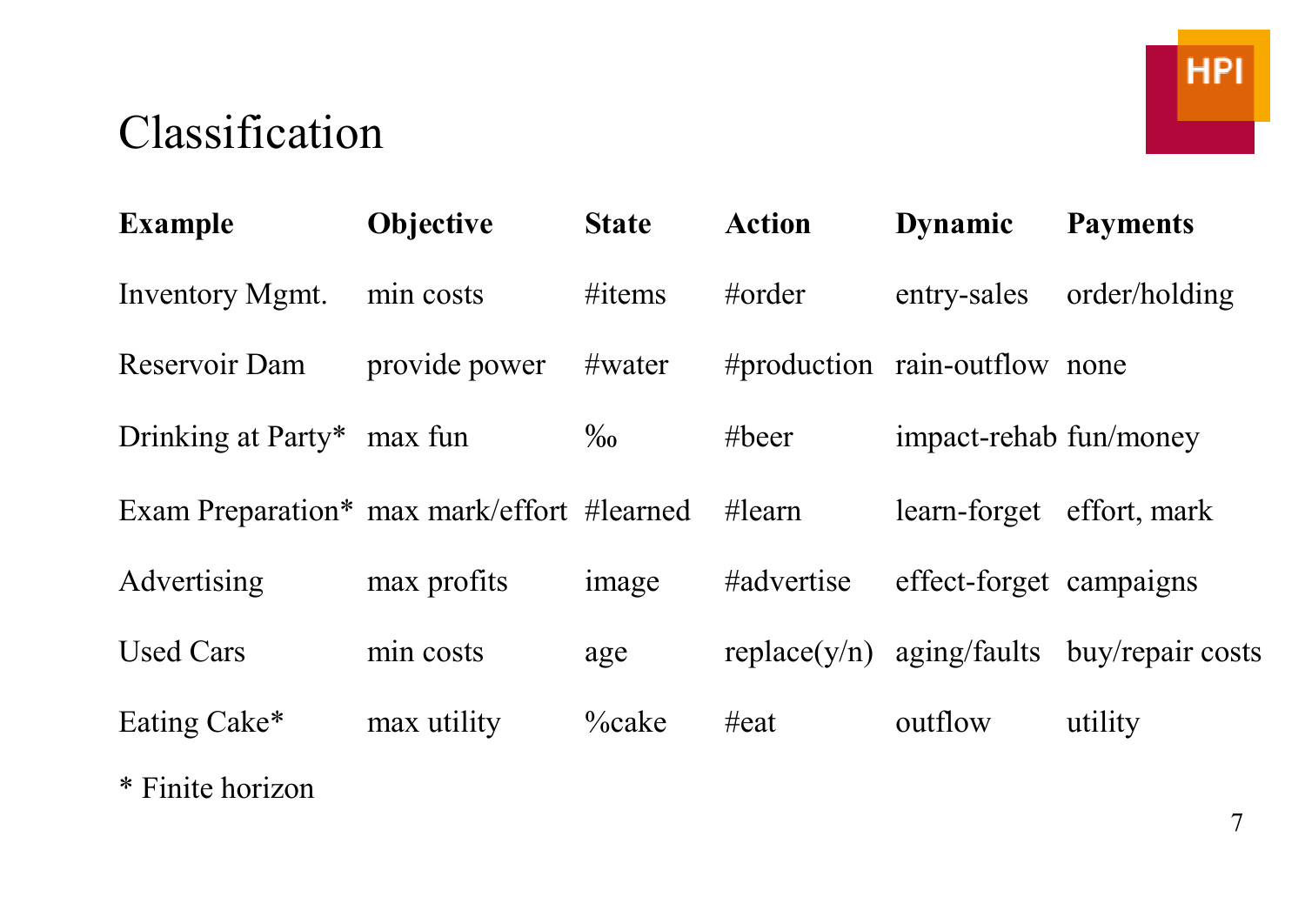#### General Problem Description

- What do you want to minimize or maximize (Objective)
- Define the state of your system (State)
- Define the set of possible actions (state dependent) (Actions)
- Quantify event probabilities (state+action dependent) (Dynamics) (!!)
- Define payments (state+action+event dependent) (Payments)
- What happens at the end of the time horizon? (Final Payment)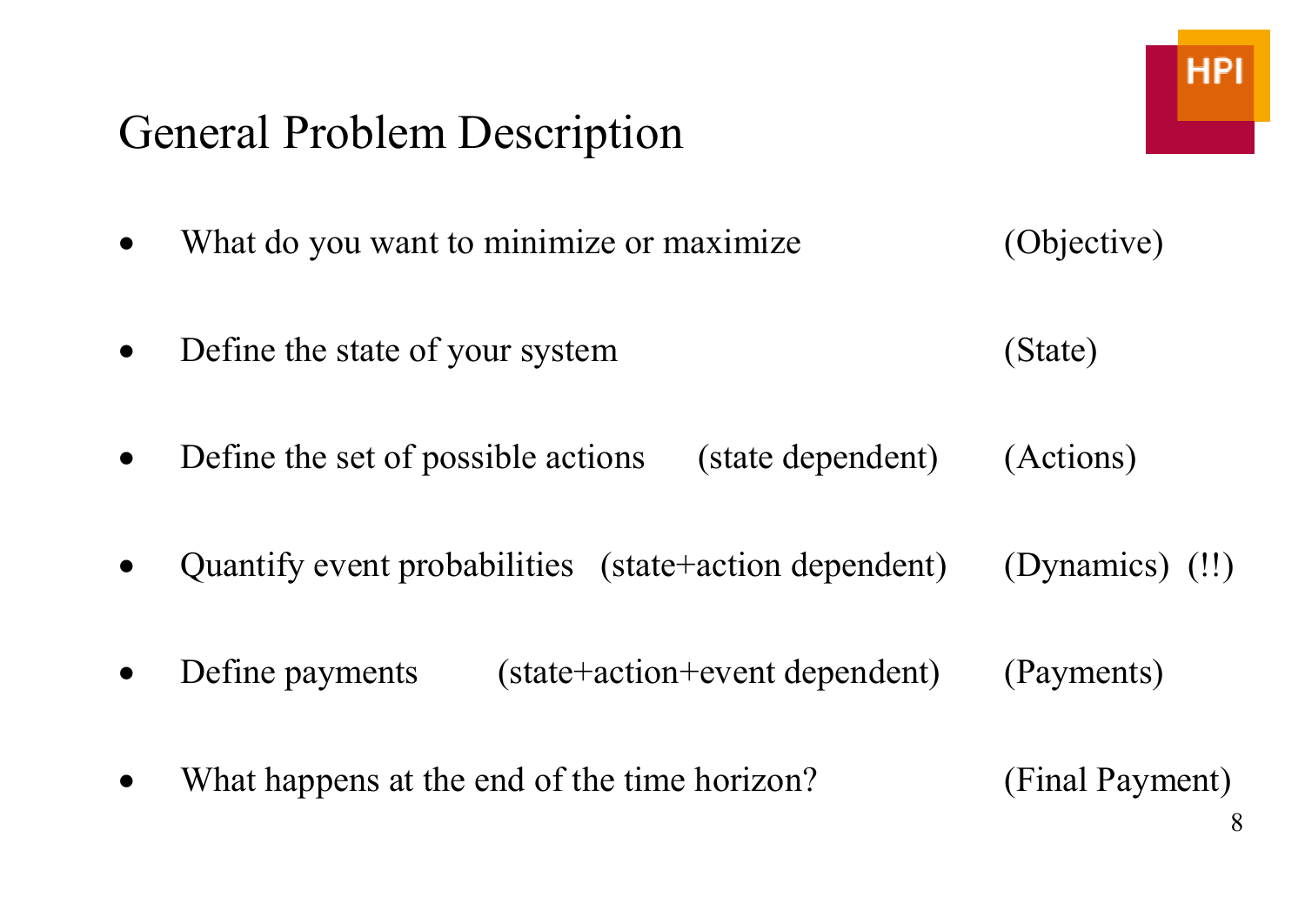# Dynamic Pricing Scenario (Duopoly Example)

- We want to sell items in a duopoly setting with finite horizon
- We can observe the competitor's prices and adjust our prices (for free)
- We can anticipate the competitor's price reaction
- We know sales probabilities for various situations
- We want to maximize total expected profits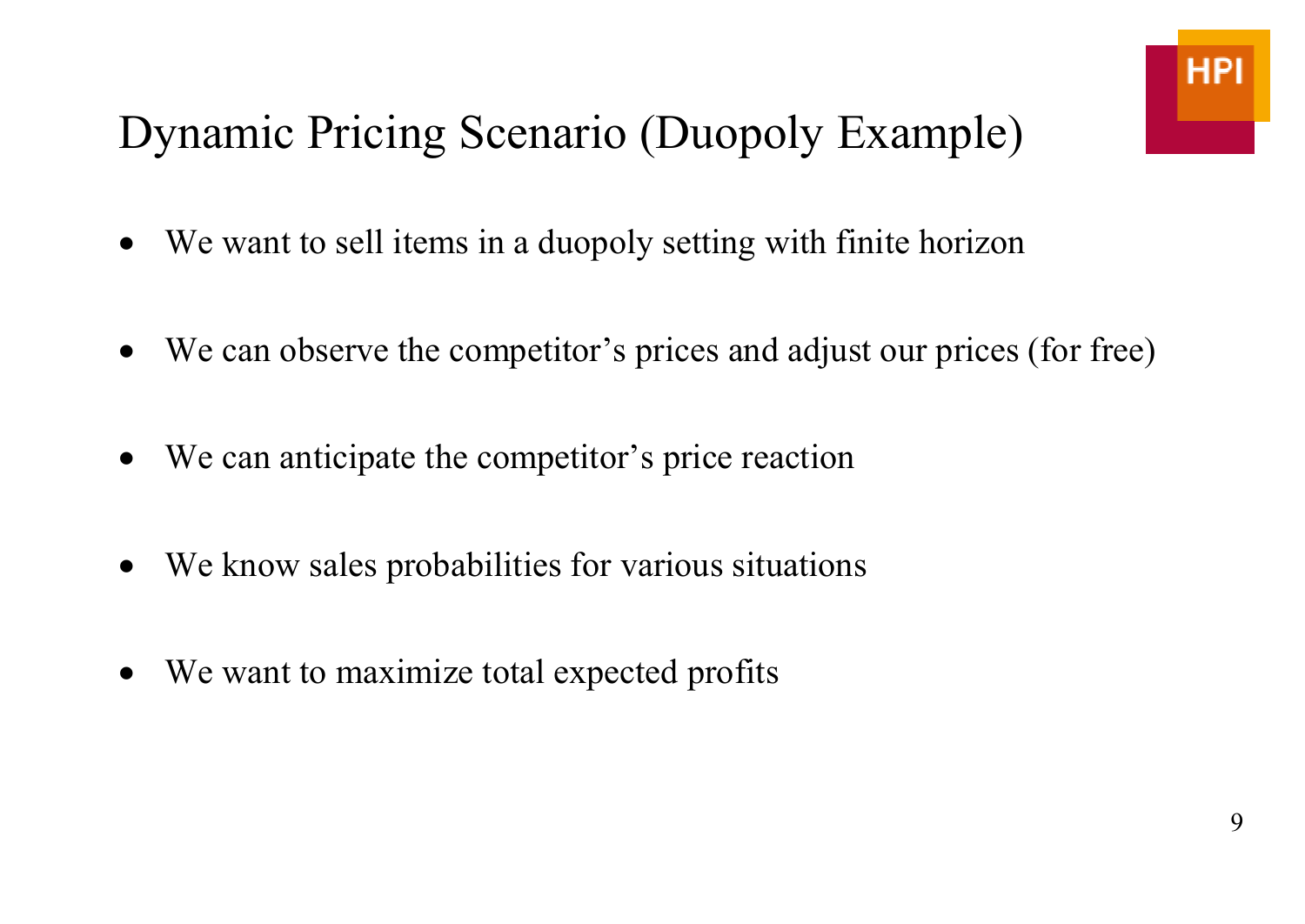# Problem Description (Duopoly Example)

- Framework:  $t = 0, 1, 2, \dots, T$  Discrete time periods
- State:  $s = p$  Competitor's price
- Actions:  $a \in A = \{1,...,100\}$  Offer prices (for one period of time)
- Dynamic:  $P(i, a, s)$  Probability to sell *i* items at price *a*

• Payments:  $R(i, a, s) = i \cdot a$  Realized profit

• New State:  $(i, a, s)$  $i$ *,a,s*)  $p \rightarrow F(a)$  $\Gamma(i,a,s)$ 

 $\left( a\right)$ State transition / price reaction *F* 

• Initial State:  $s_0 = p_0 = 20$  Competitor's prices in  $t=0$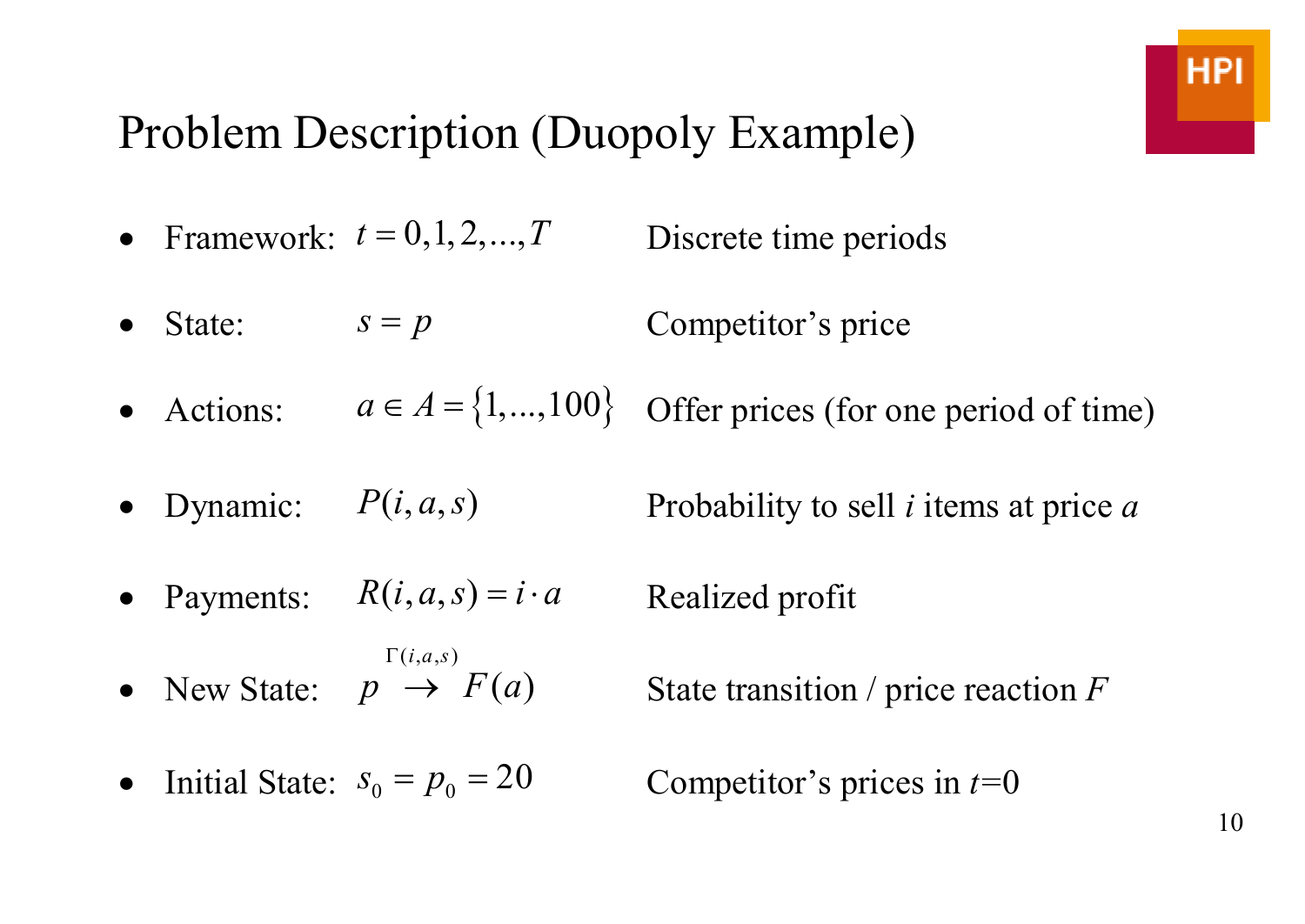#### Problem Formulation

• Find a *dynamic pricing strategy* that

maximizes total expected (discounted) profits:

$$
\bullet \qquad \max E\left[\sum_{t=0}^{T} \underbrace{\delta^{t}}_{\text{discount}} \cdot \left\{\sum_{i_t \geq 0} \underbrace{P(i_t, a_t, S_t)}_{\text{probability to sell } i_t \text{ items}} \cdot \underbrace{i_t}_{\text{sales}} \cdot \underbrace{a_t}_{\text{price}}\right\}\right], \quad 0 < \delta \leq 1
$$

What are admissible policies? Answer: Feedback Strategies

• How to solve such problems? Answer: Dynamic Programming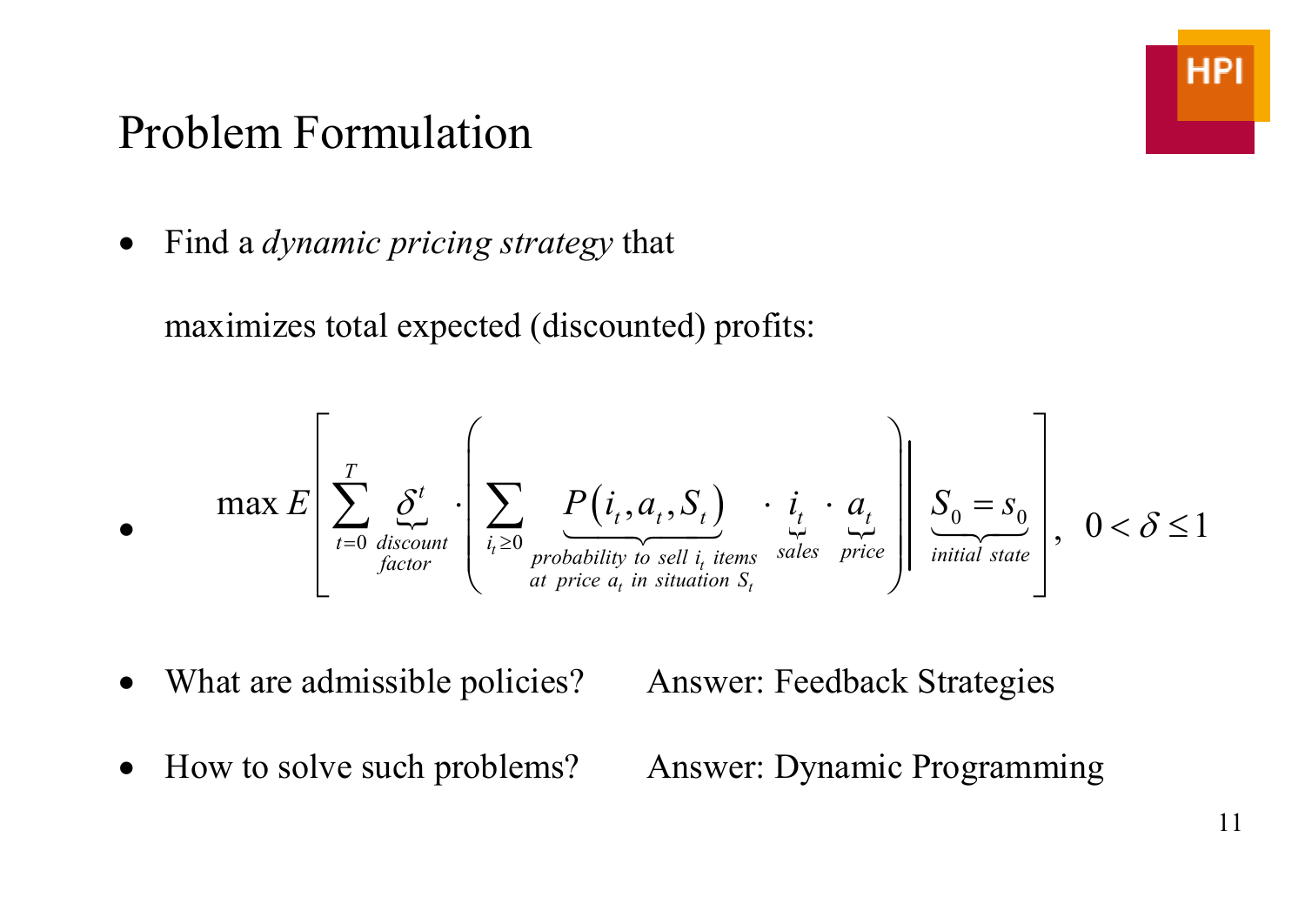# Solution Approach (Dynamic Programming)

What is the **best expected value** of having the chance to sell . . .

 *"items from time t on starting in market situation s"?* 

- Answer: That's easy  $V_t(s)$  ! ?????
- We have renamed the problem. Awesome. But that's a solution approach!
- We don't know the "Value Function *V*", but *V* has to satisfy the relation

 *Value (state today) = Best expected (profit today + Value (state tomorrow))*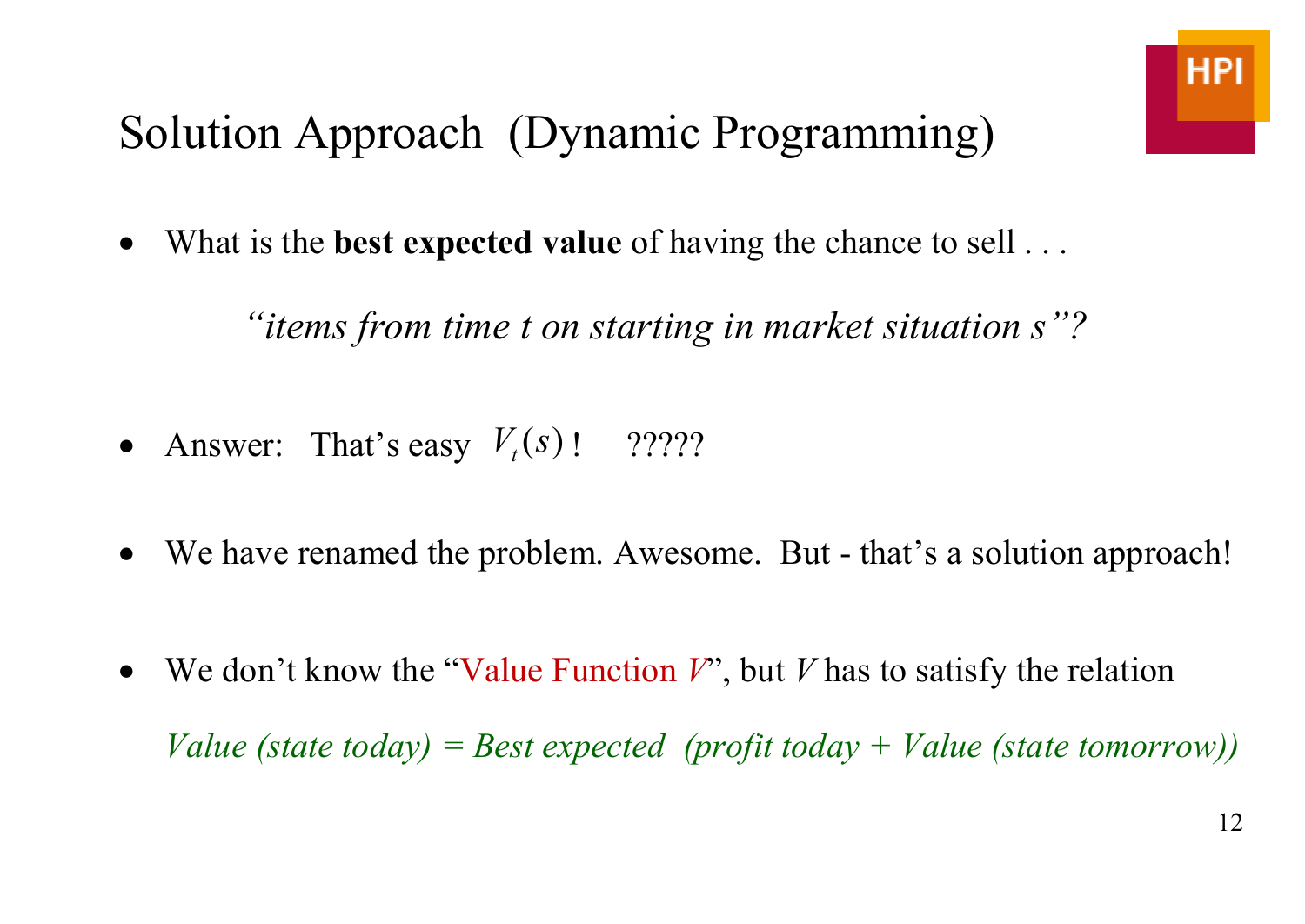# Solution Approach (Dynamic Programming)

- •*Value (state today) = Best expected (profit today + Value (state tomorrow))*
- Idea: Consider the transition dynamics within one period What can happen during one time interval?

| state today | #sales | profit        | state tomorrow |          | probability $rf. (a, p)$ vs. |
|-------------|--------|---------------|----------------|----------|------------------------------|
|             |        | 0             | F(a)           | P(0,a,s) | (a, F(a))                    |
| $s = p$     |        | $\mathfrak a$ | F(a)           | P(1,a,s) |                              |
|             |        | 2a            | F(a)           | P(2,a,s) |                              |

What does that mean for the **value** of state  $s = p$ , i.e.,  $V_t(s) = V_t(p)$ ?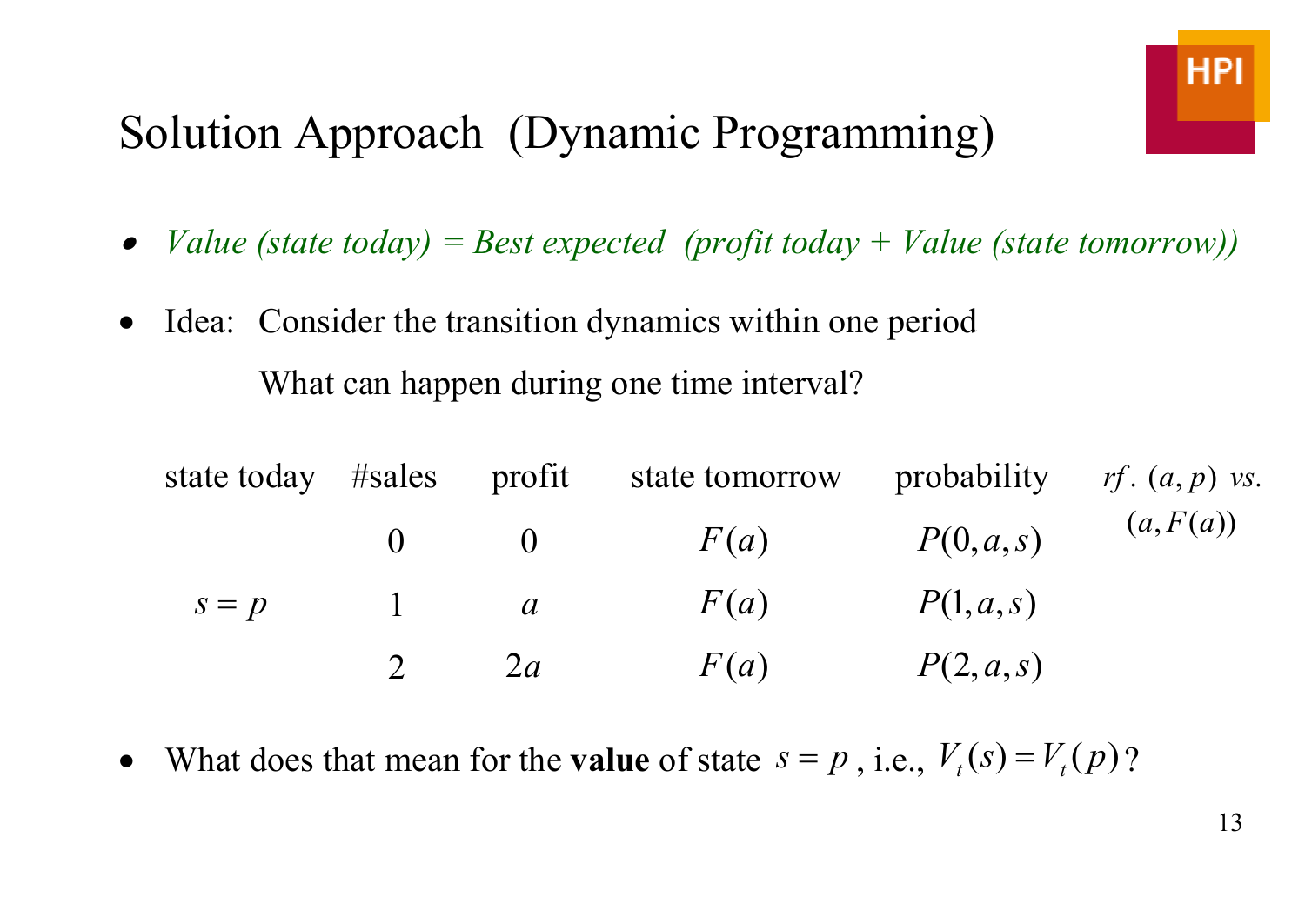#### Bellman Equation



14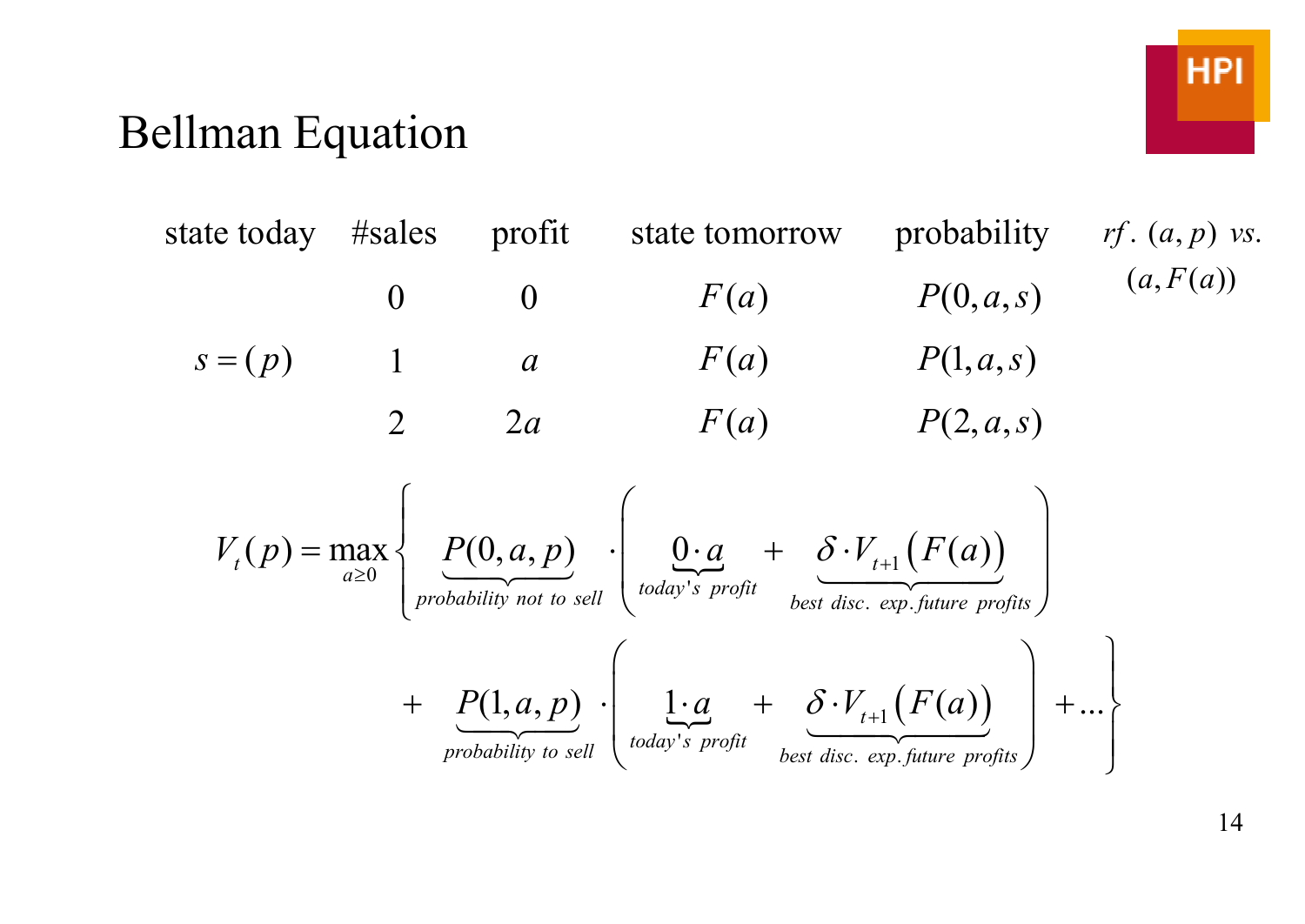#### Optimal Solution

• We finally obtain the Bellman Equation:

$$
V_{t}(p) = \max_{a \geq 0} \left\{ \sum_{i \geq 0} \underbrace{P(i, a, p)}_{\text{probability}} \cdot \left( \underbrace{i \cdot a}_{\text{today's profit}} + \underbrace{\delta \cdot V_{t+1}(F(a))}_{\text{best disc. exp. future profits of new state}} \right) \right\}
$$

- Ok, but why is that interesting?
- Answer: Because  $a_t^*(p) = \argmax_{a \in A} \{...\}$  is the *optimal policy* =
- Ahhh! Now we just need to compute the Value Function!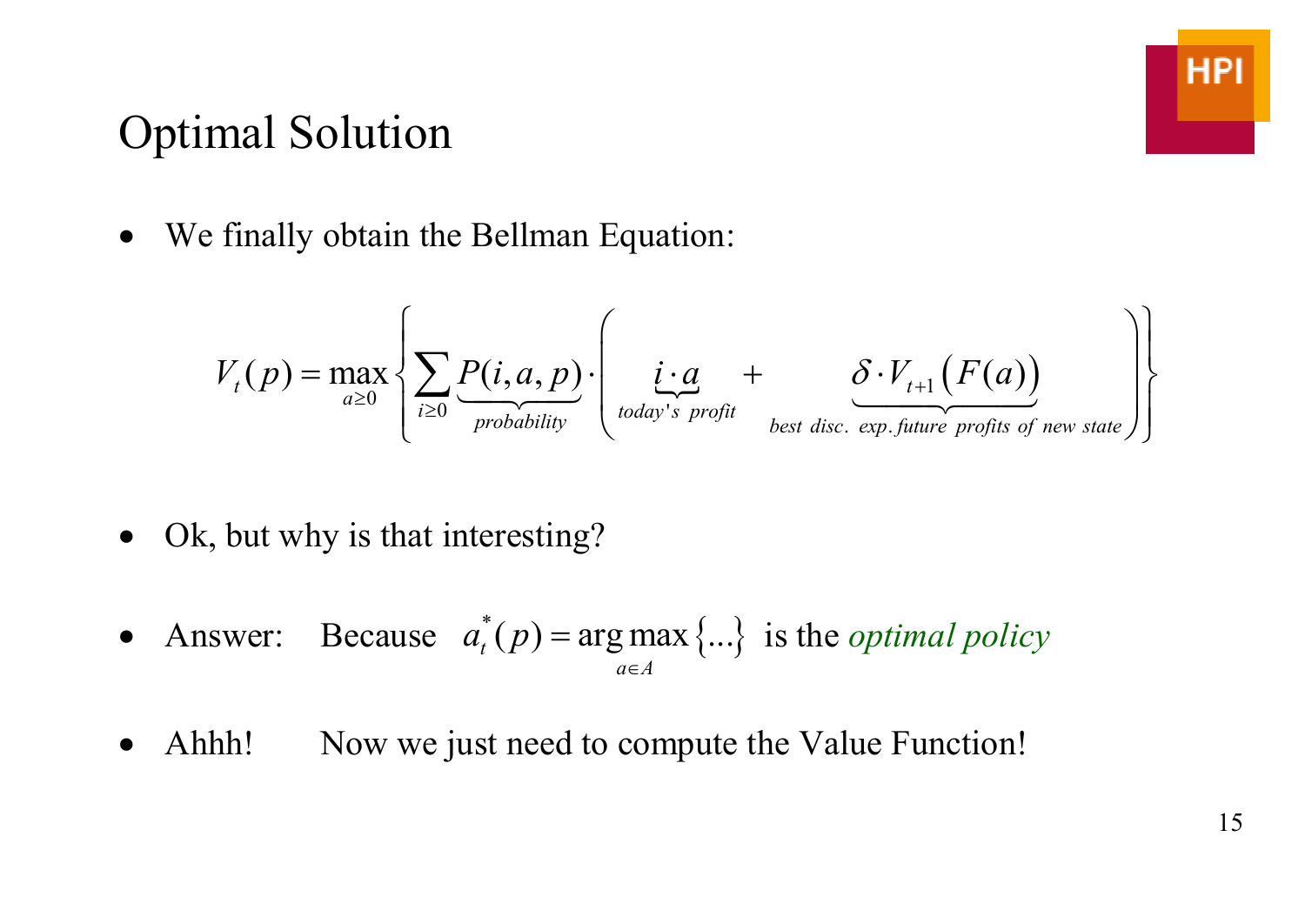#### How to solve the Bellman Equation?

• Using the terminal condition  $V_T(p) = 0$  for time horizon  $T$  (e.g., 1000) We can compute the value function *recursively*  $\forall t, p$ :

$$
V_{t}(p) = \max_{a \geq 0} \left\{ \sum_{i \geq 0} \underbrace{P(i, a, p)}_{\text{probability}} \cdot \left( \underbrace{i \cdot a}_{\text{body's profit}} + \underbrace{\delta \cdot V_{t+1}(F(a))}_{\text{best disc. exp.future profits of new state}} \right) \right\}
$$

- The optimal strategy  $a_t^*(p)$ , *t* $a_i(p)$ ,  $t = 1,...,T$ ,  $p = 1,...,100$ , is determined by the arg max of the value function
- In AMPL:

param  $V\{t in 0..T, p in A\} := if  $t \leq T$  then max  $\{a \in A\}$$  **sum{i in I} P[i,a,p] \* ( i\*a + delta \* V[t+1,F[a]] );**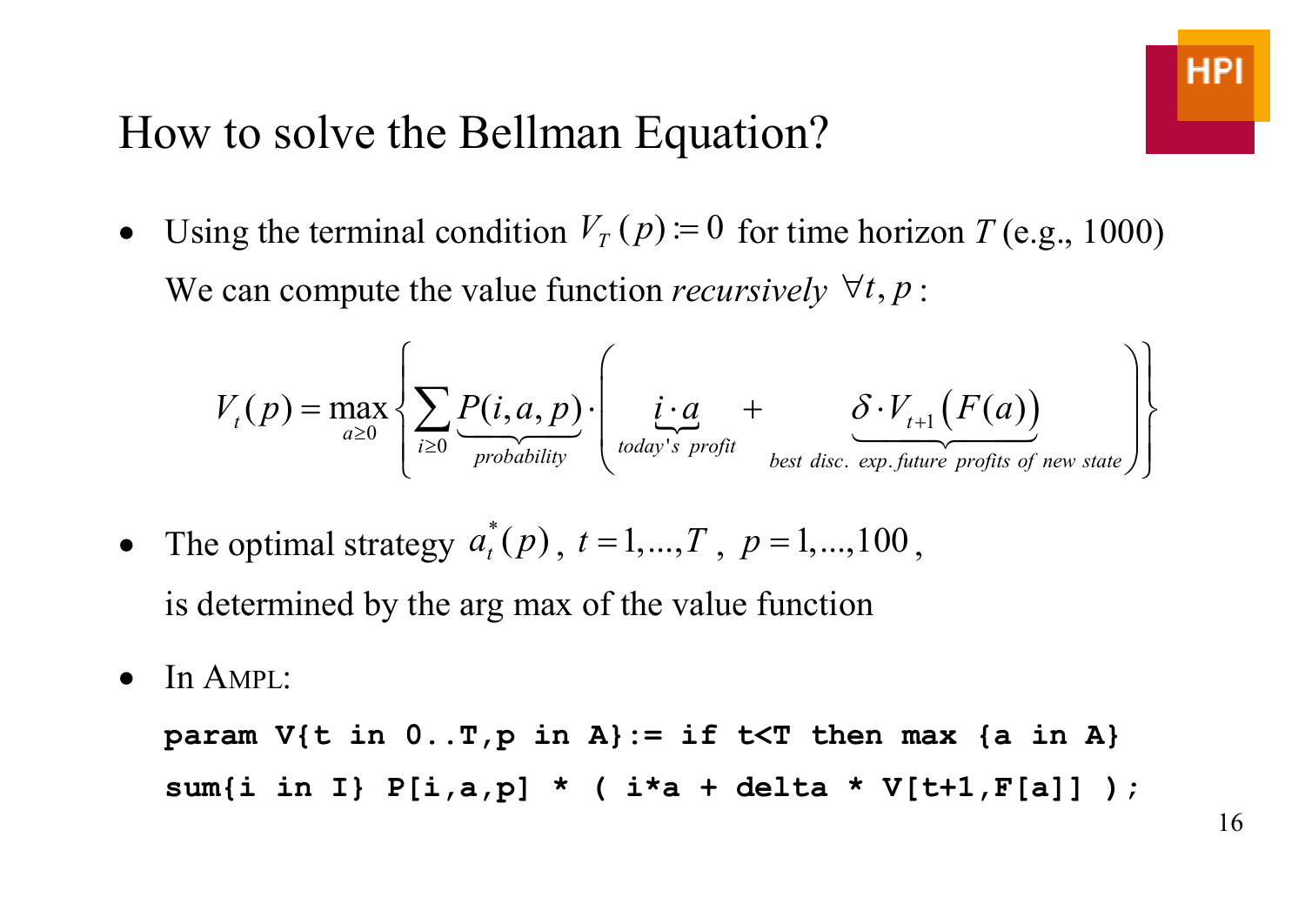

# Optimal Pricing Strategy of the Duopoly Example

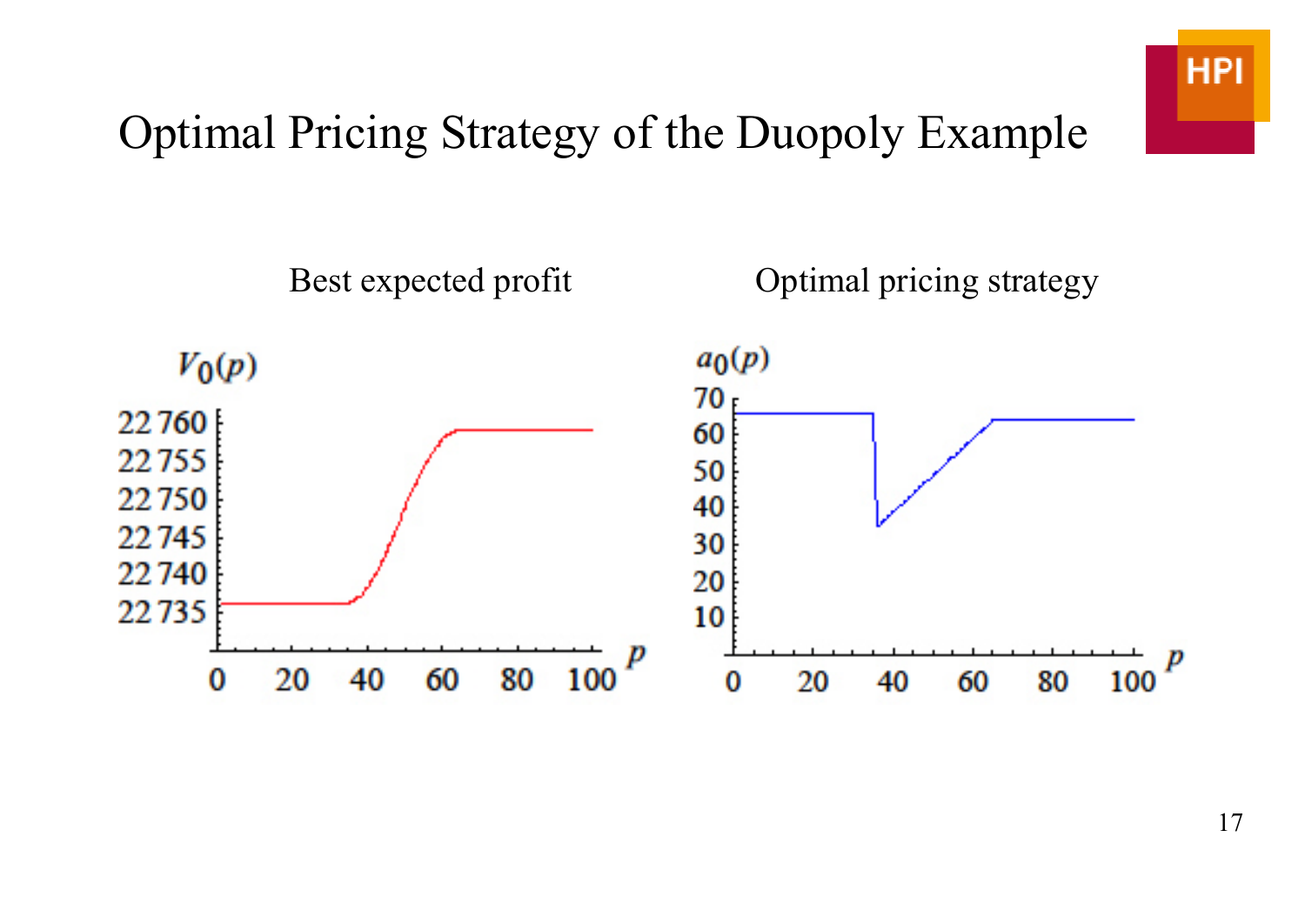

#### Infinite Horizon Problem

$$
\bullet \quad \max E\left[\sum_{t=0}^{\infty} \underbrace{\delta^{t}}_{\text{discount}} \cdot \left(\sum_{i_t \geq 0} \underbrace{P(i_t, a_t, S_t)}_{\text{probability to sell } i_t} \cdot \underbrace{i_t}_{\text{sales}} \cdot \underbrace{a_t}_{\text{price}}\right)\right] \underbrace{S_0 = S_0}_{\text{initial state}}\right], \underbrace{0 < \delta < 1}_{\text{initial state}}
$$

- Will the value function be time-dependent?
- Will the optimal price reaction strategy be time-dependent?
- How does the Bellman equation look like?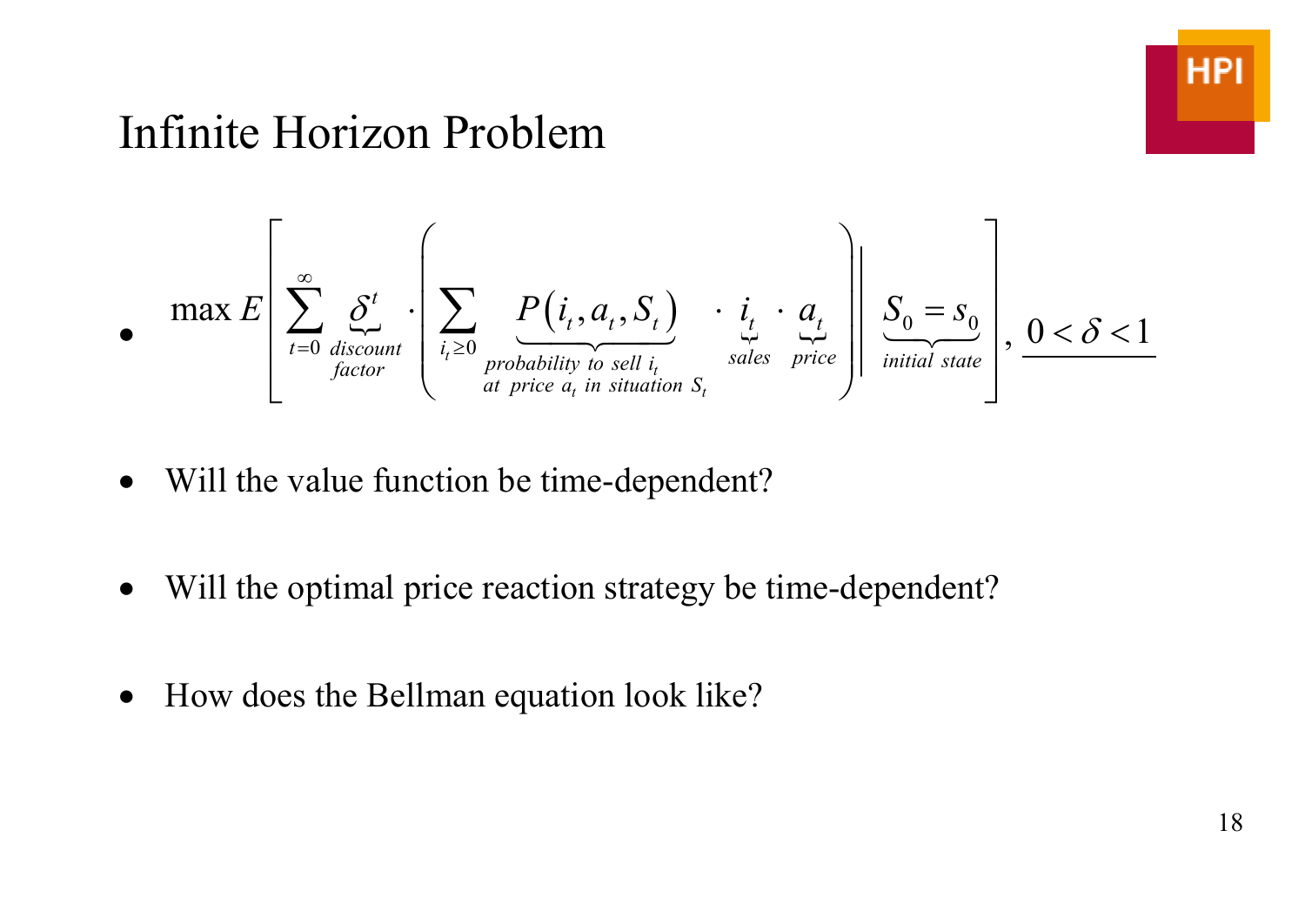# Solution of the Infinite Horizon Problem

$$
V^*(p) = \max_{a \geq 0} \left\{ \sum_{i \geq 0} \underbrace{P(i, a, p)}_{\text{probability}} \cdot \left( \underbrace{i \cdot a}_{\text{today's profit}} + \underbrace{\delta \cdot V^*(F(a))}_{\text{disc. exp.future profits of new state}} \right) \right\}
$$

- **Approximate solution**: finite horizon approach (value iteration)
- For "large" *T* the values  $V_0(p)$  converge to the exact values  $V^*(p)$
- The optimal policy  $a^*$  $a^r(p)$ ,  $n = 1,..., N$ , is determined by the arg max of the last iteration step, i.e.,  $a_0(p)$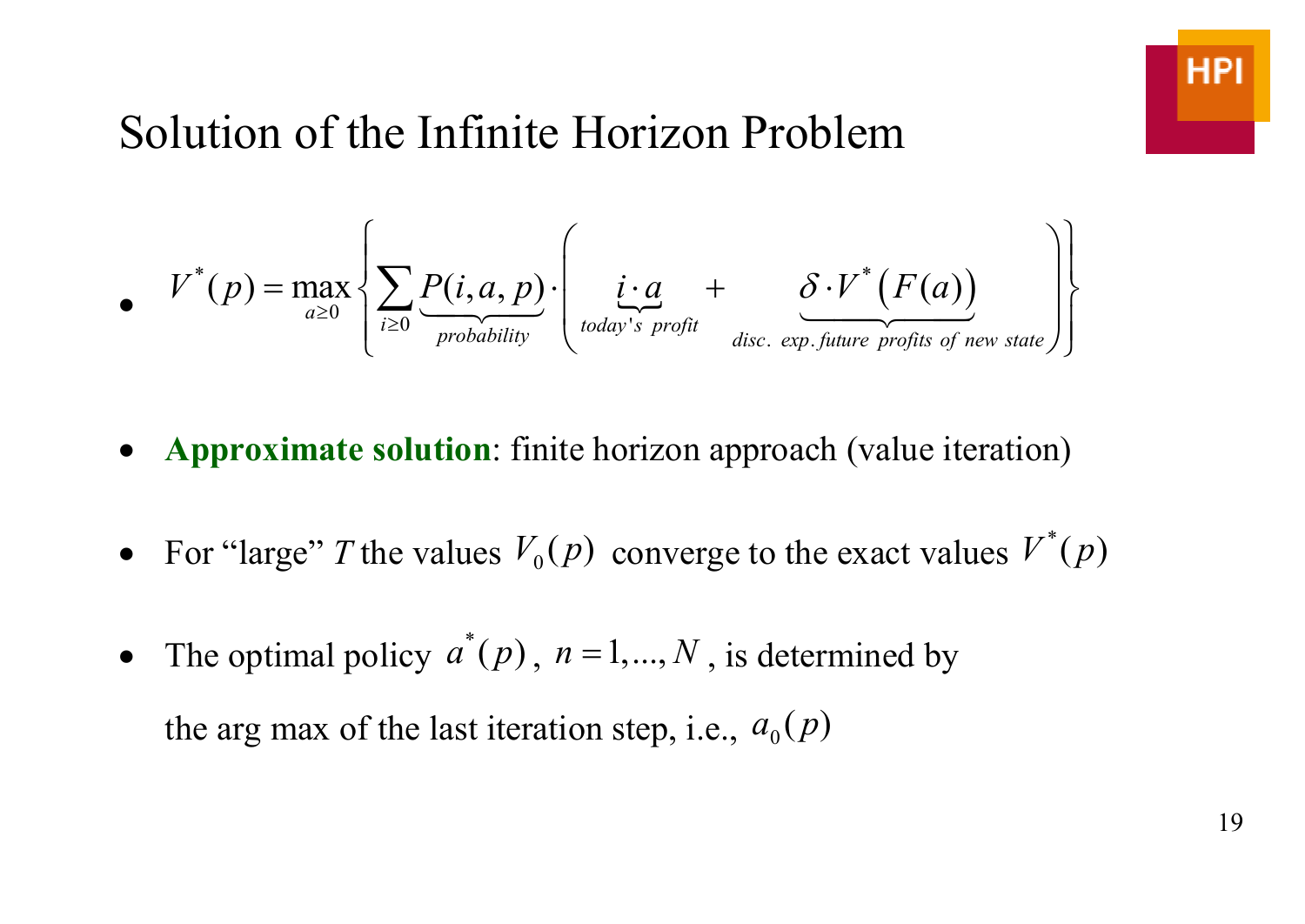

#### Exact Solution of the Infinite Horizon Problem

$$
V^*(p) = \max_{a \geq 0} \left\{ \sum_{i \geq 0} \underbrace{P(i, a, p)}_{\text{probability}} \cdot \left( \underbrace{i \cdot a}_{\text{today's profit}} + \underbrace{\delta \cdot V^*(F(a))}_{\text{disc. exp.future profits of new state}} \right) \right\}, \ p \in A
$$

- We have to solve a system of nonlinear equations
- Solvers can be applied, e.g, MINOS (see NEOS Solver)
- In AMPL:

subject to NB  $\{p \text{ in } A\}$ :  $V[p] = max \{a \text{ in } A\}$  **sum{i in I} P[i,a,p] \* ( i\*a + delta \* V[F[a]] ); solve;**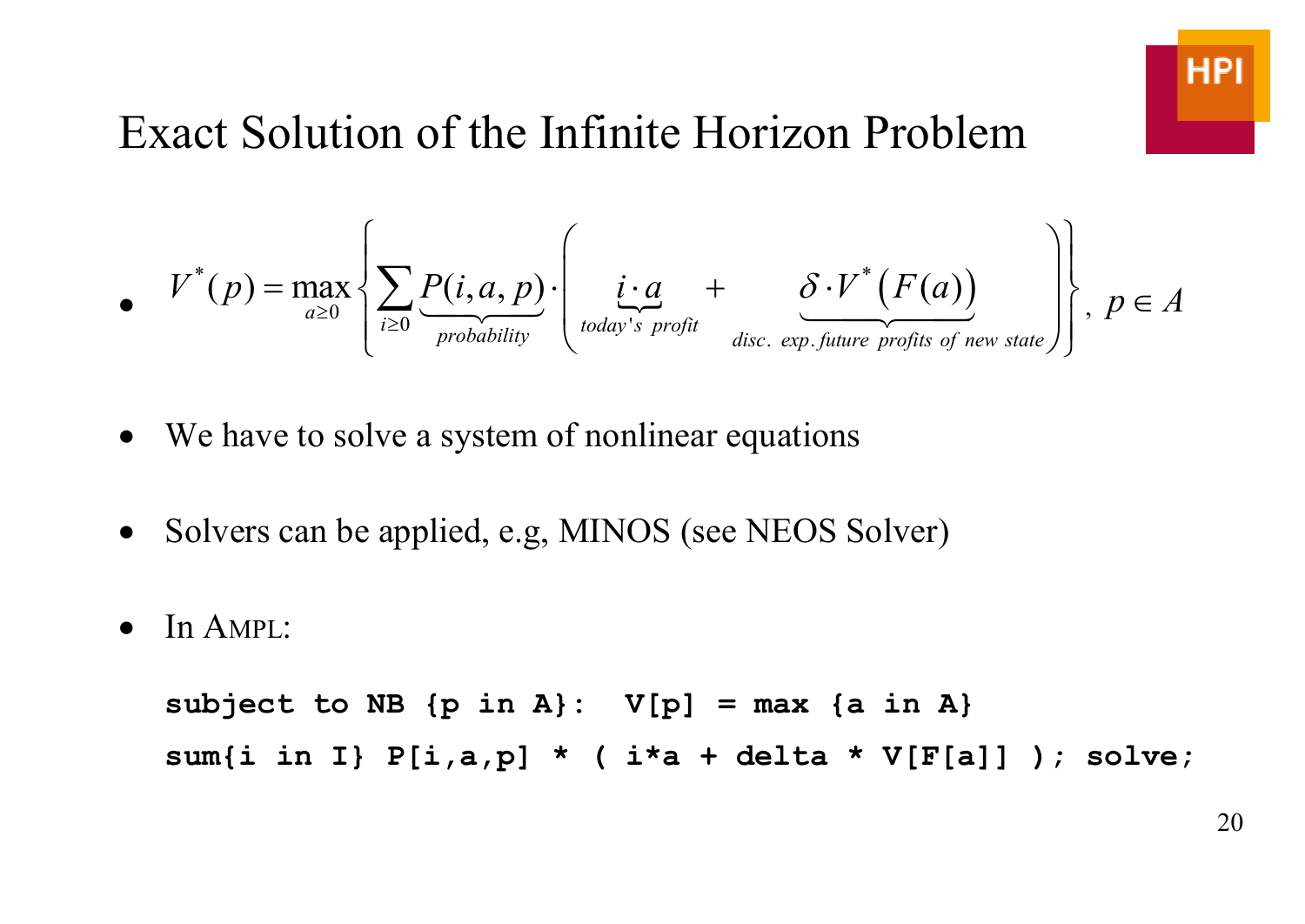# **HPI**

# Recommended Exercise – Apply Dynamic Programming

- Solve the duopoly example with finite/infinite horizon
- Play with parameters (horizon, discount, sales probabilities, reaction times)
- Play with the competitor's strategy
- Apply demand learning (do not assume to know the true demand)
- Try to learn the competitor's strategy (do not assume to know it)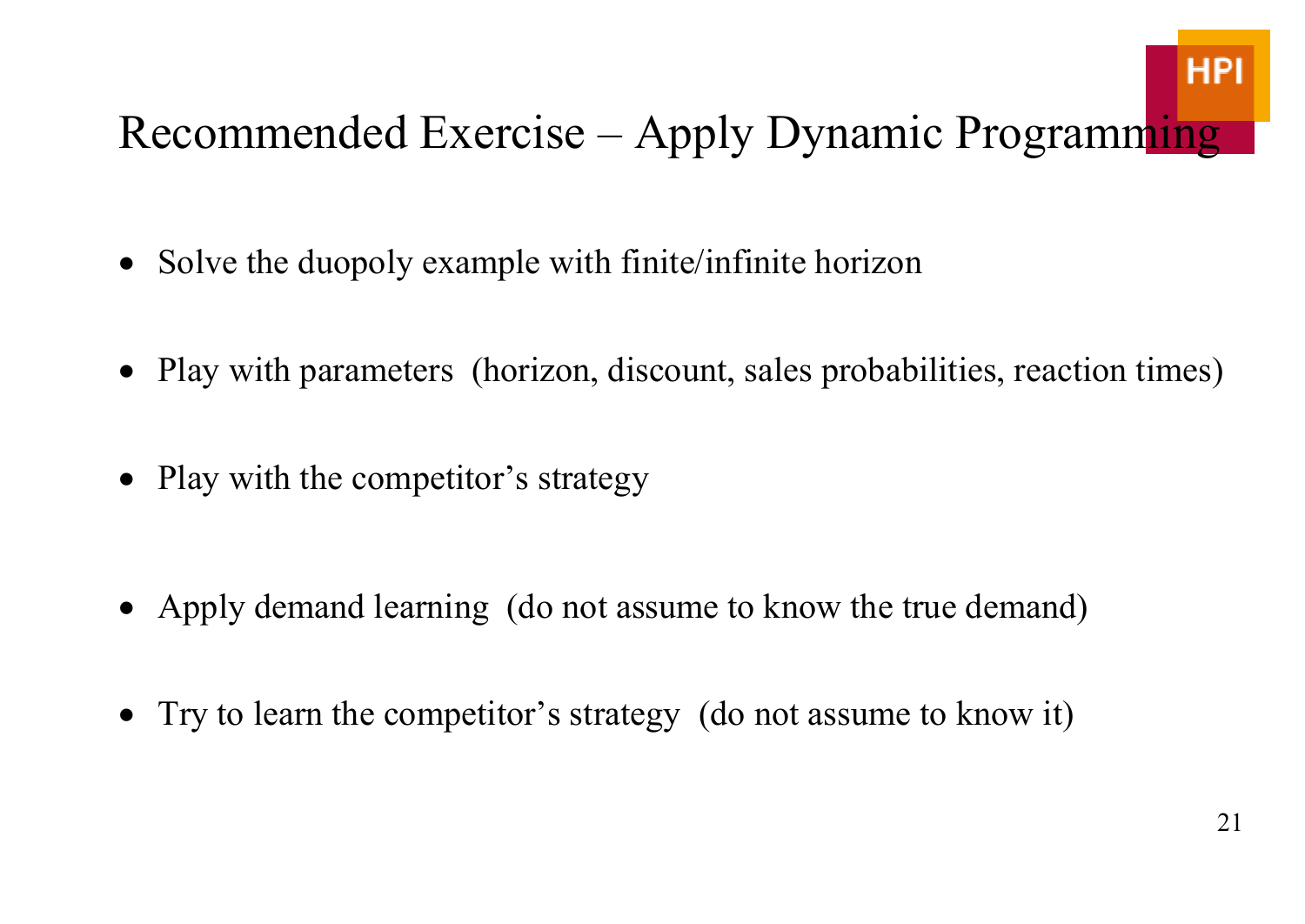#### **Overview**

| $\overline{2}$ | April 25       | <b>Customer Behavior</b>                                                |
|----------------|----------------|-------------------------------------------------------------------------|
| $\overline{3}$ | May 2          | <b>Demand Estimation</b>                                                |
| 4              | May 9          | <b>Pricing Strategies</b>                                               |
| 5              | May 16         | no Meeting                                                              |
| 6              | May $23$       | Dynamic Programming (Optimal Solution of the Duopoly Game)              |
| $\overline{7}$ | May 30         | <b>Introduction Price Wars Platform &amp; Dynamic Pricing Challenge</b> |
| 8              | June 6         | Workshop / Group Meetings                                               |
| 9              | June 13        | <b>Presentations (First Results)</b>                                    |
| 10             | June 20        | Workshop / Group Meetings                                               |
| 11             | June 27        | no Meeting                                                              |
| 12             | July 4         | Workshop / Group Meetings                                               |
| 13             | July 11        | Workshop / Group Meetings                                               |
| 14             | <b>July 18</b> | <b>Presentations (Final Results), Feedback, Documentation (Aug/Sep)</b> |